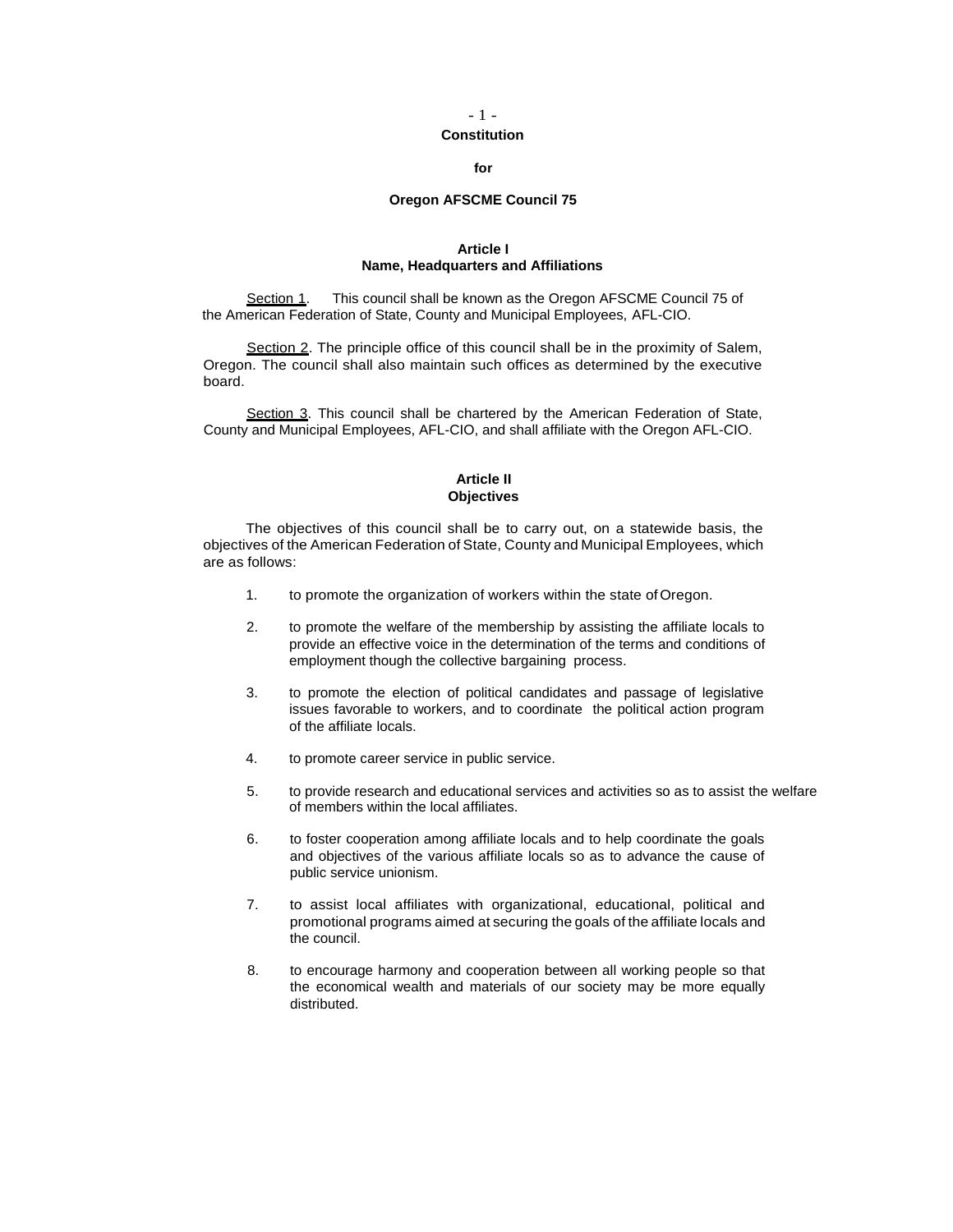## - 2 - **Article Ill Membership**

Section 1. All AFSCME local unions in the State of Oregon shall be affiliated with this council.

Section 2. Effective January 1, 2008, the dues rate for members of local unions affiliated with Council 75 will be 1.27% of base wages. Base wages will exclude overtime, shift differential, language differential, longevity and other amounts added to a member's base compensation to the extent that the employer is able to separate these amounts from base wages when computing the dues deductions. The dues deduction will be subject to minimum, and maximum deduction amounts as follows:

- A. Monthly minimum and maximum deduction amounts described below will be computed on a per-pay-period basis. The per-pay-period amounts are computed by dividing the annualized (monthly times twelve) minimum or maximum by the number of pay periods for each member.
- B. The minimum dues rate will be \$15.00 per month. For a member with semimonthly payrolls, the equivalent minimum dues rate will be \$7.50 per pay period. For members with biweekly payroll the minimum dues rate will be \$6.93 per pay period.
- C. The maximum dues rate will be \$55.00 per month on January 1, 2008. The maximum monthly dues rate will increase to \$60.00 on January 1, 2009, and to \$65.00 on January 1, 2010.
- D. On January 1, 2011, the maximum dues rate will be increased by the average wage increase percentage received by an AFSCME member over the twelve months ending July 31, 2010, as provided by AFSCME's "Minimum Dues Increase" notice for the 2011 calendar year. The calculation of this percentage increase is as described in Article IX, Section 7, of the AFSCME International Constitution. The maximum dues rate will be increased on January 1 of each subsequent year by the average wage increase percentage received by an AFSCME member over the most recent twelve months ending July 31 as provided by AFSCME's "Minimum Dues Increase" notice.

Section 3. Each local union will receive a final amount per member rebate at the full-time rate as specified in AFSCME International minimum dues calculation for the local union portion of that calculation.

Local union rebate rates will be paid at the AFSCME minimum dues rate local share rate in effect during the year when the payroll deductions occurred. The local union per member rates will increase each year as determined by AFSCME lnternational's Minimum Dues calculation for the local union portion. Local union rebates for agency fee objector payers will be reduced to the local union chargeable amounts in effect for the local union at the time the deduction is taken.

Each local can also specify an added fixed amount, higher percentage and/or higher maximum deduction amount to provide additional funds to the local union. The council, in coordination with the local and using data provided by the employer, will compute the amount received for these additional deductions. The council will forward the additional local union deductions to the local union with an accounting of how the added deduction amount was computed.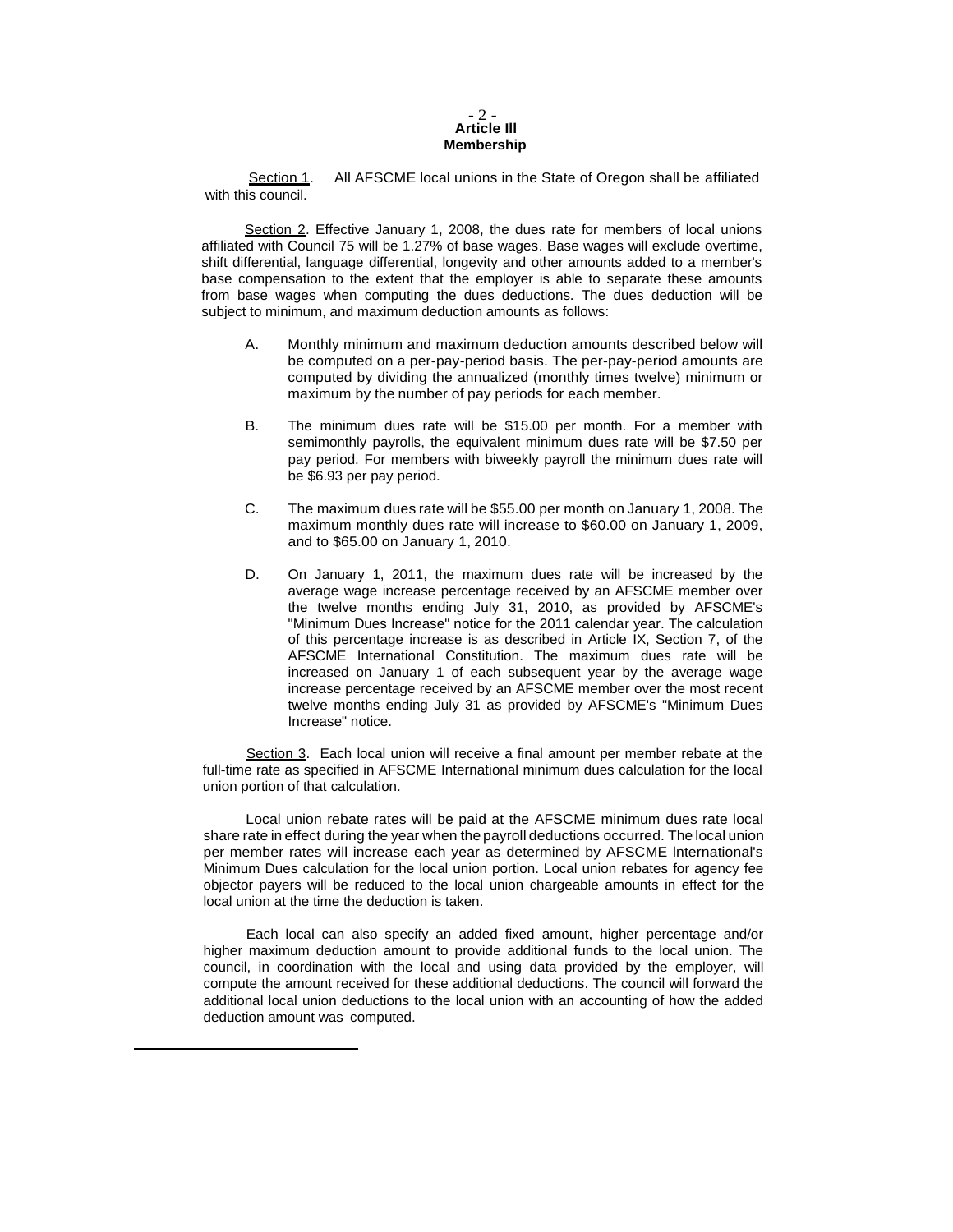Section 4. All local unions affiliated with Council 75 will participate in the central accounting program. The respective employers will forward the check for the dues deducted each month, together with a check-off list, to the principle office of Council 75. The check shall be made payable to AFSCME Council 75. The local's share of the funds received from each respective local union jurisdiction together with a statement showing how the local's share of dues was determined shall be disbursed to the local within ten business days of receipt of the employer's check, except as requested by the local or as authorized by the executive board or the executive committee when the board is not in session. Other distributions shall be as follows:

- A. Constitutionally required International per capita taxes shallbe disbursed to the International Union for credit tothelocal's account onappropriate forms.
- B. Constitutionally required council per capita tax shall be retained by Council 75 and credited to the local's account.
- C. Other disbursements as authorized in writing by the members, such as: central labor council per capita taxes, PEOPLE check-off, and loan payments to Council 75 and such other disbursements as may be required by the International or Council 75 constitutions.
- D. The amounts owed to local unions will be paid on a per-member basis as described in Section 2. Any local that has arranged for additional dues amounts to be included in the payroll deductions, *over* and above the council rates will have those amounts added to the local's rebate check. The local's dues transmittal document will separately identify the added amounts with an explanation and/or schedule showing how the additional deductions were computed.
- E. All local unions will assist the council in any way that becomes necessary to bring any employer in accordance with the proper administration of the council's dues rate.

Section 5. Oregon AFSCME Council 75 shall establish and maintain a dedicated Travel Fund for the purpose of providing financial assistance to allow members from locals to attend and participate in AFSCME sponsored functions. The functions include', but are not limited to: Oregon AFSCME Council 75 Biennial conventions, AFSCME International conventions, Oregon AFL-CIO COPE and Constitutional conventions, Oregon AFSCME conferences and workshops, and AFSCME International conferences and workshops. Financial assistance may be provided, at the discretion of the executive board, or Executive Committee between board meetings, to allow up to one member from each local to attend conventions, conferences and workshops. Travel fund reimbursement for specialized conventions, conferences and workshops are limited to those members who fall within the demographic of that AFSCME-sponsored function.

Section 6. The Travel Fund shall be financed in the following manner: The council shall maintain current budget line items at the rate of \$.30 per member per month to accomplish the purposes of Section 5.

Section 7. To apply for financial assistance, a local must submit an AFSCME Council 75*Travel* Fund Reimbursement Request Form to the Council 75 headquarters in Salem as soon as possible following a sanctioned council event. All reimbursements shall be in accordance with established Council 75 reimbursement policies. The Travel Fund shall reimburse the following expenses: lodging expense, registration fees, meals not provided, mileage to and from the event, and airfare and ground transportation when appropriate. Council 75 reserves the right to make all reservations and assignments when necessary. Allroom reimbursements shall be made at the rate most advantageous to the council. Council 75 shall not honor any local reimbursement request more than one (1) year after the date of the approved event.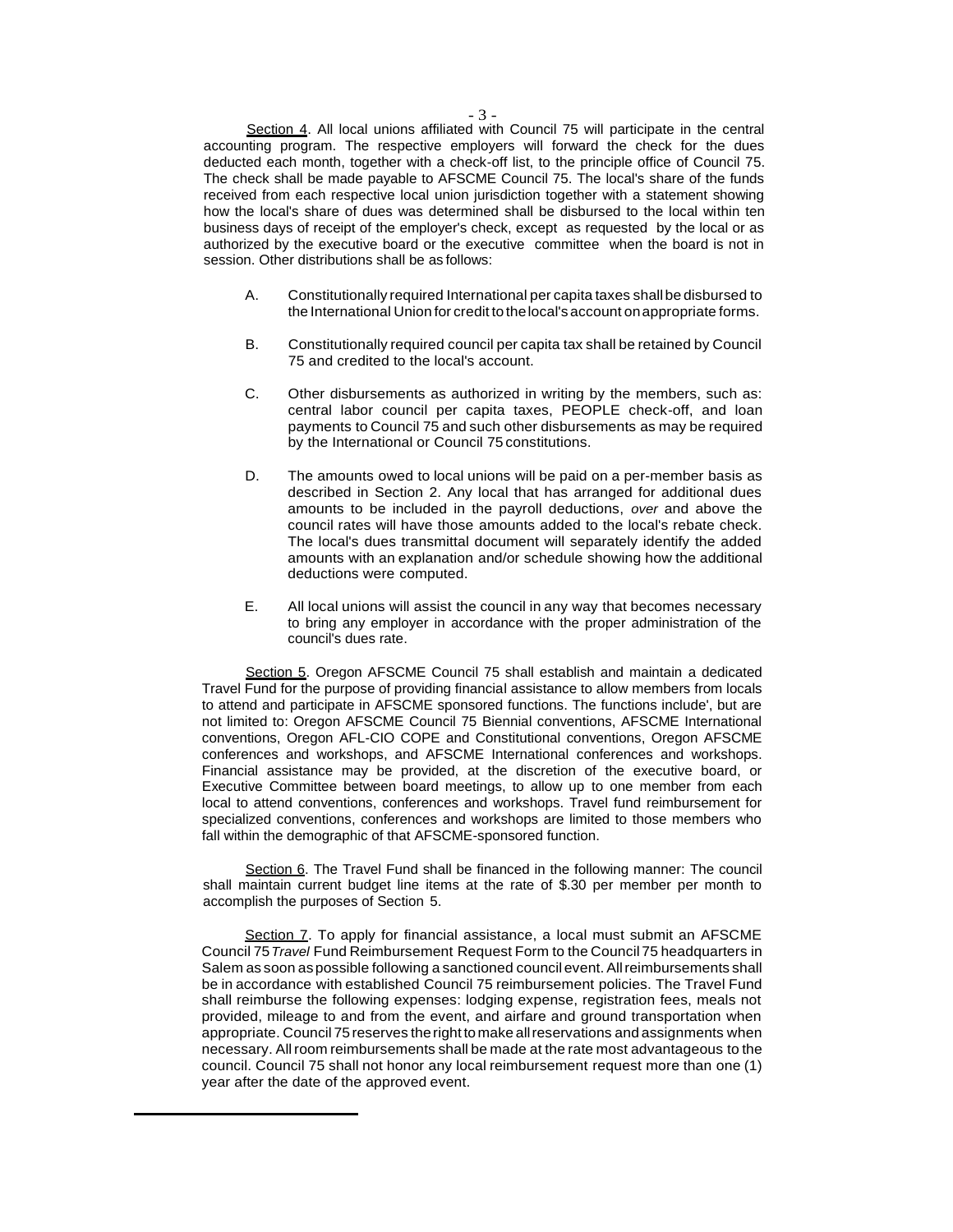Section 8. Oregon AFSCME Council 75 shall establish and maintain a Ballot Initiative and Voter Outreach Fund for the specific purpose of fighting or supporting ballot measures and increasing voter registration and education. The balance of the fund shall not exceed \$3,000,000. Effective May 1, 2011, the Ballot Initiative and Voter Outreach Fund shall be financed at the rate of \$2.50 per member, per month, pro-rated for parttime employees working twenty (20) hours or more per week, but less than thirty-two (32) hours per week shall be set in the amount of \$1.75, for part-time employees working less than twenty (20) hours per week shall be set in the amount of \$1.00 per member per month until such time as the Council 75 Ballot Initiative and Voter Outreach Fund hasreached \$3,000,000. Contributions shall then be suspended until such time as the fund balance falls below \$2,500,000; at such time, contributions will resume.

If deemed necessary by a two-thirds majority of the Council 75 Executive Board, dollars available in the Ballot Initiative and Voter Outreach Fund can be used to support theStrike, Interest Arbitration and Defense Fund and/or the General Fund, butinamounts not to exceed \$1,000,000 per year.

Oregon AFSCME Council 75 shall formally establish and maintain a Political Soft Fund for the specific purpose of contributing to candidate elections in special, primary or general elections at all levels of government within the State of Oregon. The Political Soft Fund shall be financed at the rate of \$0.50 per member, per month. Contributions to the Political Soft Fund shall continue until such time as the balance of the fund has reached \$450,000; contributions shall then be suspended until such time as the balance of the fund falls below \$400,000.

Section 9. Following each election cycle during which funds are expended to oppose or support ballot measures an accounting of those funds spent, detailing the specific uses of said funds, shall be circulated to the membership, through each of the locals. If no funds are expended in any year, an annual accounting shall be made by March 1 of the following year showing any changes, if any, in the fund and the sources of increase or decrease.

Section 10. Oregon AFSCME Council 75 shall establish and maintain a Strike, Interest Arbitration and Defense Fund. The Strike, Interest Arbitration and Defense Fund shall be financed at the rate of \$0.50 per member, per month until the balance of the fund reaches \$1,000,000.

After the Strike, Interest Arbitration and Defense Fund reaches a balance of \$1,000,000, it shall be funded at the rate of \$0.30 per member per month and the remaining \$0.20 per member per month shall be contributed into the Media and Public Relations Fund (see Section 16). If the balance of the Strike, Interest Arbitration and Defense Fund falls below \$850,000, it shall once again be funded at the rate of \$0.50 per member per month and no additional \$0.20 per member per month shall be contributed to the Media and Public Relations Fund.

After the Strike, Interest Arbitration and Defense Fund reaches a balance of \$1,250,000, it shall be suspended until the balance falls below \$850,000, however, contributions to the media fund shall still be financed at a rate of \$0.20 per member per month.

If deemed necessary by a two-thirds majority of the Council 75 Executive Board, dollars available in the Strike, Interest Arbitration and Defense Fund can be used to support the Ballot Initiative and Voter Outreach Fund and/or the General Fund, but in amounts not to exceed \$1,000,000 per year.

Section 11. Oregon AFSCME Council 75 shall establish and maintain a dedicated Building Fund for the specific purpose of purchasing, building, remodeling, and loan amortization of Oregon AFSCME Council 75 offices across the state of Oregon. The Building Fund shall be financed at the rate of \$0.50 per member per month.

Contributions to the Building Fund shall continue until such time as the convention agrees to suspend them.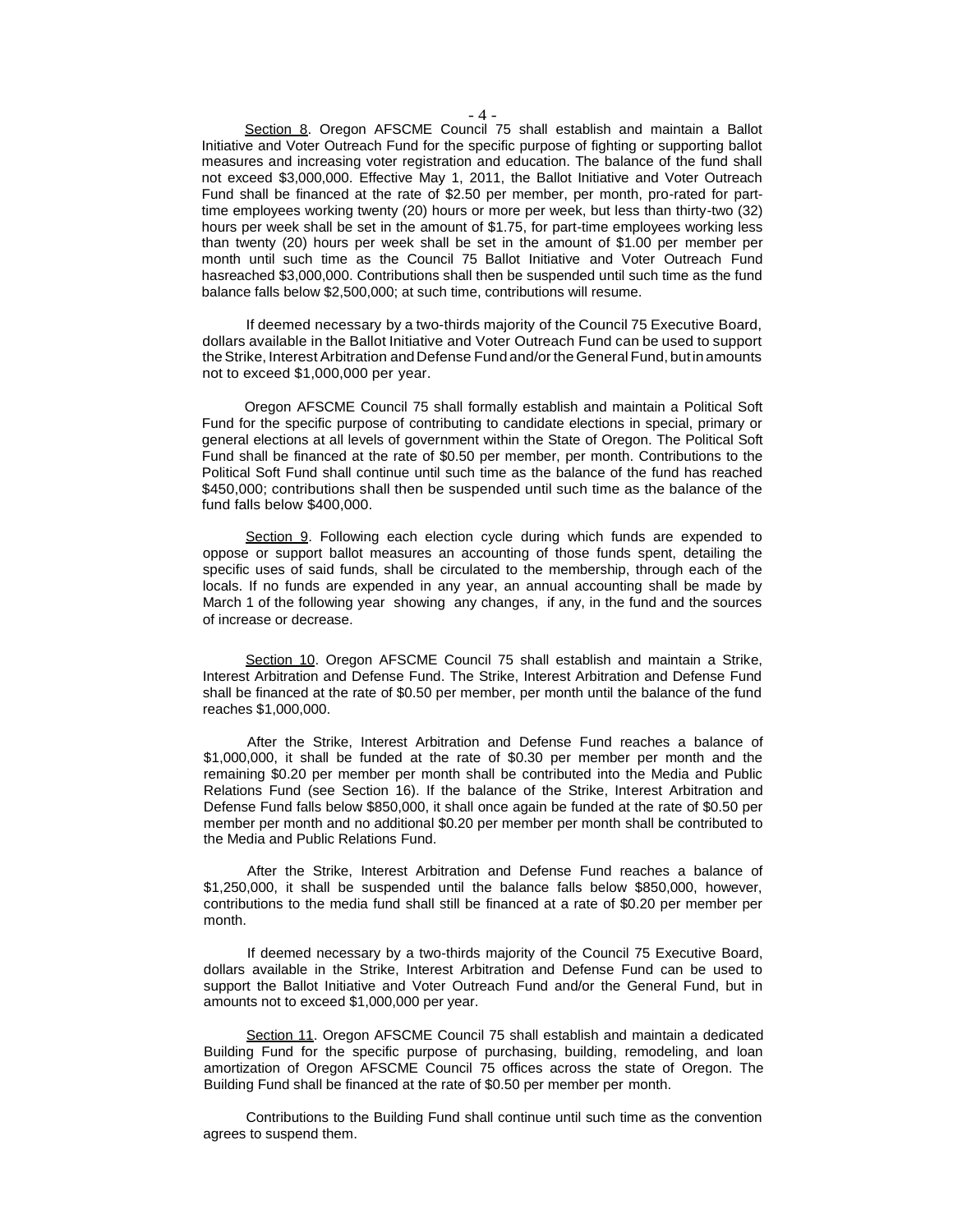Section 12. Oregon AFSCME Council 75 shall establish and maintain a dedicated College Scholarship Fund for the specific purpose of providing college scholarships to Oregon AFSCME members in good standing and dependents of Oregon AFSCME members in good standing. The Donna Danner College Scholarship Fund shall be financed through a per capita surcharge of five cents (\$0.05) per month beginning July 1, 2001.

Section 13. Member Training Fund. Oregon AFSCME Council 75 shall establish and maintain a dedicated Member Training Fund for the specific purpose of conducting member training. This fund shall be dedicated to pay costs associated with conducting membership training (e.g. meeting room rentals, materials, food, equipment, speakers/instructors and their associated costs). In-person training opportunities will be inclusive and will be accessible to locals throughout the state: Eastern Oregon, Southern Oregon, Central Oregon, Coastal Oregon, in the Gorge, and in the Willamette Valley.

The Member Training Fund shall be financed at the minimum rate of \$.10 per member, per month. Additional funding may be allocated at the discretion ofthe executive board or the Executive Committee if the board is not in session and a time-sensitive need arises.

Section 14. Oregon AFSCME Council 75 shall establish and maintain a dedicated Convention Fund for the specific purposes of hosting the biennial Oregon AFSCME Council 75 Convention and participating in the biennial AFSCME International Convention. The Convention Fund shall be financed at the rate of \$3,000 per month.

Section 15. Oregon AFSCME Council 75 shall establish and maintain a dedicated Media and Public Relations Fund for the specific purpose of promoting public employees and public service. The Media and Public Relations Fund shall be financed at the rate of \$0.20 per member per month.

If the Strike, Interest Arbitration and Defense Fund balance exceeds \$1,000,000, the Media and Public Relations Fund shall be financed at the rate of \$0.40 per member per month (see Section 11). If the balance of the Strike, Interest Arbitration and Defense Fund falls below \$850,000, the Media and Public Relations Fund shall once again be financed at the rate of \$0.20 per member per month and not at \$0.40 per member per month.

Annually, an accounting of the amount spent from this media fund, detailing the specific use of these funds, shall be circulated to the membership, through each of the locals. If no funds are expended in any year, an annual accounting shall be made by March 1 of the following year showing any changes, if any, in the fund and the sources of increase or decrease.

Section 16. Oregon AFSCME Council 75 shall establish and maintain a dedicated Fiscal Stability Fund for the specific purpose of creating a reserve account for General Fund use during difficult financial periods. When other Dedicated Funds reach their upper limit and contributions to those other Dedicated Funds are suspended, the amount that would otherwise have been contributed to that Dedicated Fund shall instead be contributed to the Fiscal Stability Fund. Draws against the Fiscal Stability Fund shall be in accordance with the Council Policy Manual.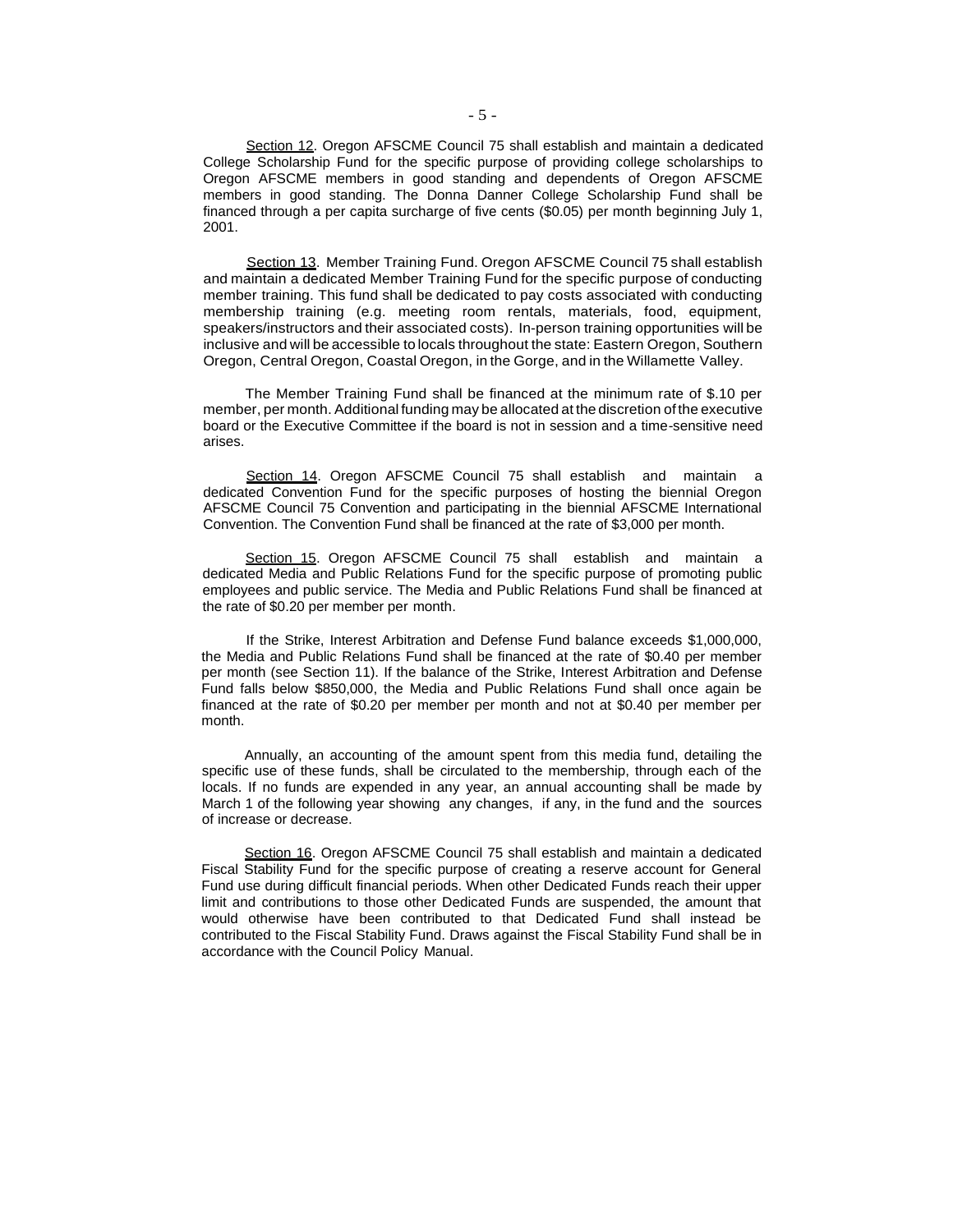#### - 6 - **Article IV The Convention**

Section 1. All powers of this council shall be vested in the convention when in session.

Section 2. A constitutional convention shall meet biennially in odd-numbered years atsuch time, date and place as shall be determined by the Council Executive Board. The opening day of the convention shall be scheduled between March 1 and June 1.

Section 3. Not less than one hundred twenty (120) days prior to the opening of the biennial convention, the Council 75 secretary shall issue a convention call, in the name of the executive board. Such call shall state the time, date and place of the convention. A copy of the call shall be sent to all affiliated local unions, together with the appropriate number of blank credential forms.

Section 4. For specific purpose(s), which shall be clearly defined in the call, a special convention may be called at any time by the Oregon AFSCME Council 75 Executive Board or by petition filed with the Council 75 President by one-third (1/3) of the locals affiliated with Council 75. The petition shall state the purpose(s) of the convention. The convention shall convene not less than sixty (60) days nor more than one hundred twenty (120) days from the date of the call. A copy of the call shall be sent to the council secretary to all affiliated locals, together with the appropriate number of blank credential forms.

Section 5. The basis of local union representation in conventions shall be determined from the average per capita tax actually paid to the council by each affiliated local union for twelve (12) consecutive months ending with the fifth full month prior to the opening of the Council 75 Convention. In the case of a local composed of two or more locals that have merged during the twelve (12) month period, or between the end of the twelve (12) month period and the opening of the convention, the combined average per capita tax of the merging locals shall be the basis of representation. In any case where a local has been divided into two or more locals during the twelve (12) month period, or between the end of the twelve (12) month period and the opening of the convention, the total average per capita shall be divided among the newly-created locals in direct proportion to their respective averages since the division, and this shall constitute their respective basis of representation. In the case of a newly-organized or newly-affiliated local which has been in existence or has been affiliated for less than the full twelve (12) month period, the average per capita tax for that portion of the twelve (12) month period during which the local has been in existence or has been affiliated shall be the basis for representation.

Section 6. Locals shall be entitled to delegates on the basis of the monthly average per capita as follows: fifty (50) or fewer, one delegate; more than fifty (50) but not exceeding one hundred (100), two delegates; more than one hundred (100) but not exceeding one hundred fifty (150), three delegates; more than one hundred fifty (150) but not exceeding two hundred (200), four delegates; more than two hundred (200), one delegate for each additional five hundred (500) members or fraction thereof.

Section 7. Regardless of the number of delegates, locals shall be entitled to vote on the basis of one vote for each member, with fractions to be counted as full members. Locals entitled to more than one delegate may send fewer than their quota of delegates, and the delegates present may cast the entire vote of the local on all recorded votes and elections coming before the convention. If more than one delegate is present, the number of votes to which the local is entitled shall be divided equally among the delegates, with any remaining votes to be cast by the chairman of the delegation, as designated by the local. No fractional votes shall be permitted.

Oregon AFSCME Retirees Chapter shall be entitled to elect one (1) delegate who will carry one (1) vote to the regular or special convention of this council.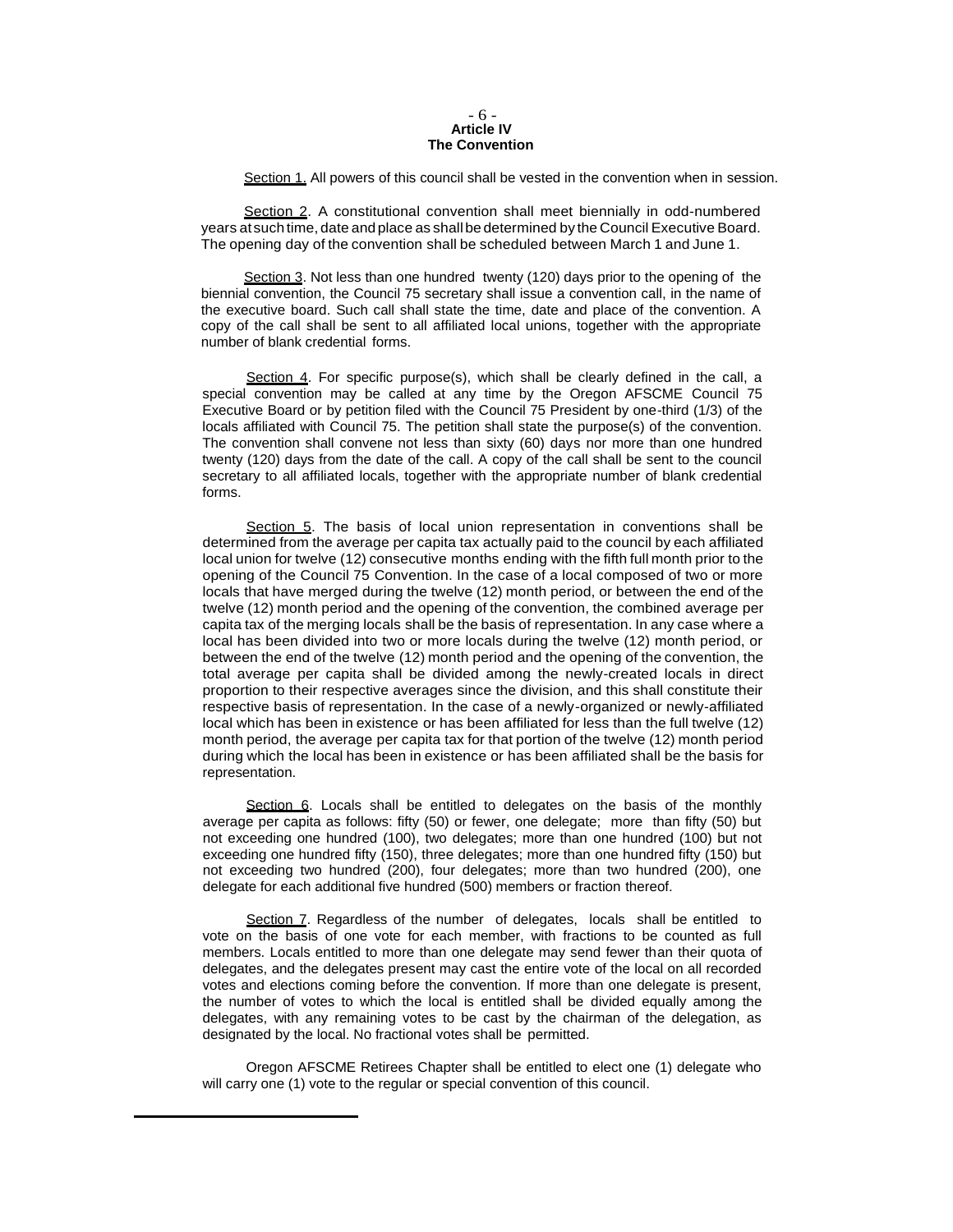Section 8. All delegates to the convention shall be elected in accordance with the Elections Code of the International Constitution. The names of such delegates shall be certified by the president and secretary of each local union to the council secretary, who shall submit such certifications to the Credentials Committee.

To be accredited, delegates must be on the floor when convention votes are taken. Voting by proxy shall not be permitted.

Section 9. A delegate representing a local union must be a member in good standing of the local the delegate represents. With the exception provided in Section 19, however, two or three locals may unite in sending to the convention a delegate who is a member of one of such locals. Before a local may be represented by a delegate who is not a member of the local, the membership of the local shall first vote the following question: "Shall this local elect as a convention delegate a person who is not a member of this local union?" If the majority of those voting on the question vote in the affirmative, the local may then proceed to elect a delegate in accordance with the above requirements. Any delegate so elected may cast the votes to which the locals are individually entitled. No delegate may represent more than three (3) locals, one of which must be the local of which the delegate is a member. Travel Fund reimbursement may only be applied to the local of which the delegate is a member.

Section 10. No employee of the council shall serve as a delegate to the Council 75 Convention. Any member of the executive board who is not elected as a delegate representing a local union shall nevertheless be entitled to all the rights and privileges of a delegate except the right to vote.

Section 11. No local union which is under suspension by the International Union or by this council under the provisions of Article 111, Section 2, shall be entitled to representation in the convention.

Section 12. Prior to each convention, the Council 75 President shall, with the approval of the Council 75 Executive Committee, appoint a Credentials Committee, a Committee on Rules and Order of Business, a Constitution Committee, a Resolutions Committee, a Sergeant-at-Arms Committee, an Elections Committee, and any other committees as shall be authorized by the Council 75 Executive Board designating one member of each committee as the chairperson. At the convention, the president shall also, with the approval of the delegates present, appoint any additional committees required under the rules of the convention, designating one member of each committee as chairperson and special committees and the chairpersons thereof required by any resolution adopted by the convention, unless such resolution provides for a different method of appointment. The president shall be an ex-officio member of all convention committees, except the Credentials Committee and the Committee on Elections. All committee meetings shall be open and accessible to all members and shall have their meeting dates, times, and locations published prior to the meetings. All conventionrelated committees are dissolved at the end of the convention.

Section 13. Each member of the Credentials Committee and of the Committee on Elections shall, upon accepting appointment to such committee, be disqualified from becoming a candidate for elective office at the convention. Delegates being considered for appointment to either the Credentials Committee or the Committee on Elections shall be notified in advance by the president of the restrictions of this section.

Section 14. Resolutions and constitutional amendments to be introduced for consideration at the Council 75 Convention shall be certified as genuine by the president and the secretary of a local union or by the executive board or executive committee. Such resolutions and constitutional amendments shall be signed and sent to the council secretary and postmarked or e-mailed to the address provided on the Convention Call at least sixty (60) days prior to the opening of the convention. The secretary shall make copies of all such amendments available to the delegates at the beginning of the convention, and shall also make copies of all such constitutional amendments available to local presidents not later than forty-five (45) days prior to the convention and shall properly identify those who submitted the amendments.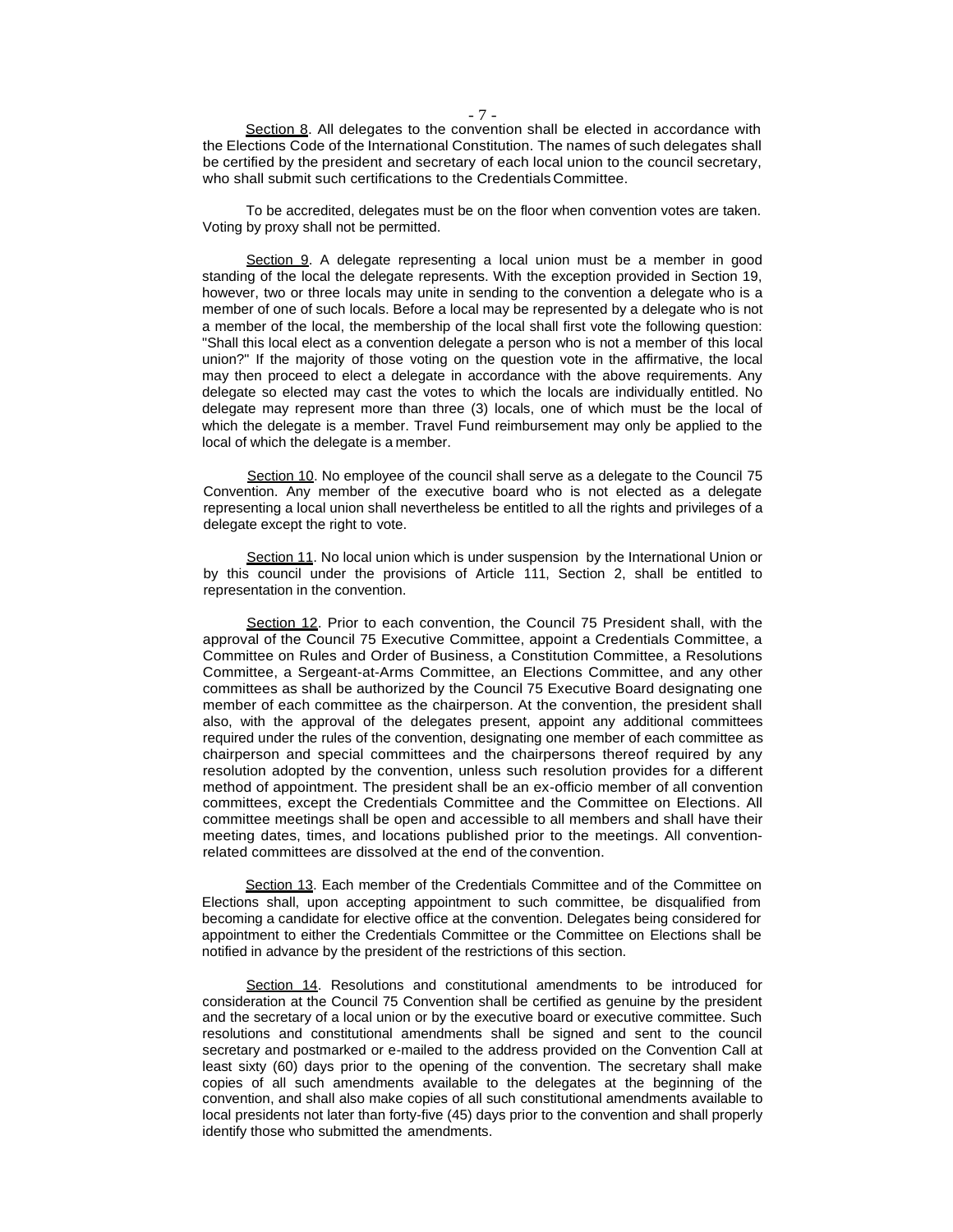No resolutions or constitutional amendments may be introduced thereafter unless consent is given by a two-thirds (2/3) majority vote of the convention, provided, however, that the executive committee or the executive board may introduce resolutions or constitutional amendments for consideration by the convention at any time prior to 5:00 p.m. of the opening of the convention. The secretary shall make copies of all such resolutions and constitutional amendments available to the delegates and shall properly identify those who submitted the resolutions and constitutional amendments. All resolutions and constitutional amendments shall be referred to a committee for study and publication, which shall show the resolution or constitutional amendment number, titles, by whom introduced, and to which committee referred. The Resolutions Committee and the Constitution Committee shall put resolutions and constitutional amendments in proper form and ensure that all resolutions and constitutional amendments relating to a specific subject will be offered in a logical sequence. Resolutions and constitutional amendments submitted may be combined or consolidated by the committee where similar and reported as such to the delegates. Similarly, the committee may make "amendments" to resolutions and constitutional amendments that are submitted and should advise the delegates that such changes were made. When reported to the convention, the committee shall report its recommendation to pass, do not pass or make no recommendation on the resolution or constitutional amendment proposed.

Section 15. The council president shall be the presiding officer at all conventions. The first vice-president, the second vice-president and treasurer and secretary, in that order, may preside in the president's stead should exigencies preclude the president from **so serving.**

Section 16. A quorum for the transaction of business shall consist of not fewer than one-third of the delegates seated in the convention.

Section 17. At each biennial convention held in odd-numbered years, there shall be elected a president, first vice-president, second vice-president, a secretary, a treasurer and three (3) trustees by the convention at-large. In addition, there shall be elected one vicepresident from each of the twelve (12) sectors hereinafter established, and executive board members to be elected by the delegates representing locals in each of the seven (7) workplace sectors. Five (5)regional district sectors shall be defined by the Council 75 Political Action Committee with ratification by the Council 75 Executive Board 150 days prior to the opening of the biennial council convention. The new accepted boundaries shall be included in the same publication and distribution as constitutional amendments. The Political Action Committee shall determine regions to balance political workload, balance membership density and maintain communities of interest by using contiguous Oregon House and/or Senate Districts. Further, the PAC will maintain Oregon's distinctive regional ideology when defining the regions. The sectors shall be as follows:

- Sector 1. State Employees
- Sector 2. County Employees
- Sector 3. City Employees
- Sector 4. Special District Employees
- Sector 5. NLRB-Covered Employees
- Sector 6. Independent Providers
- Sector 7. Retirees
- Sector 8. **O**regon Regional District 1
- Sector 9. Oregon Regional District 2
- Sector 10. Oregon Regional District 3
- Sector 11. Oregon Regional District 4
- Sector 12. Oregon Regional District 5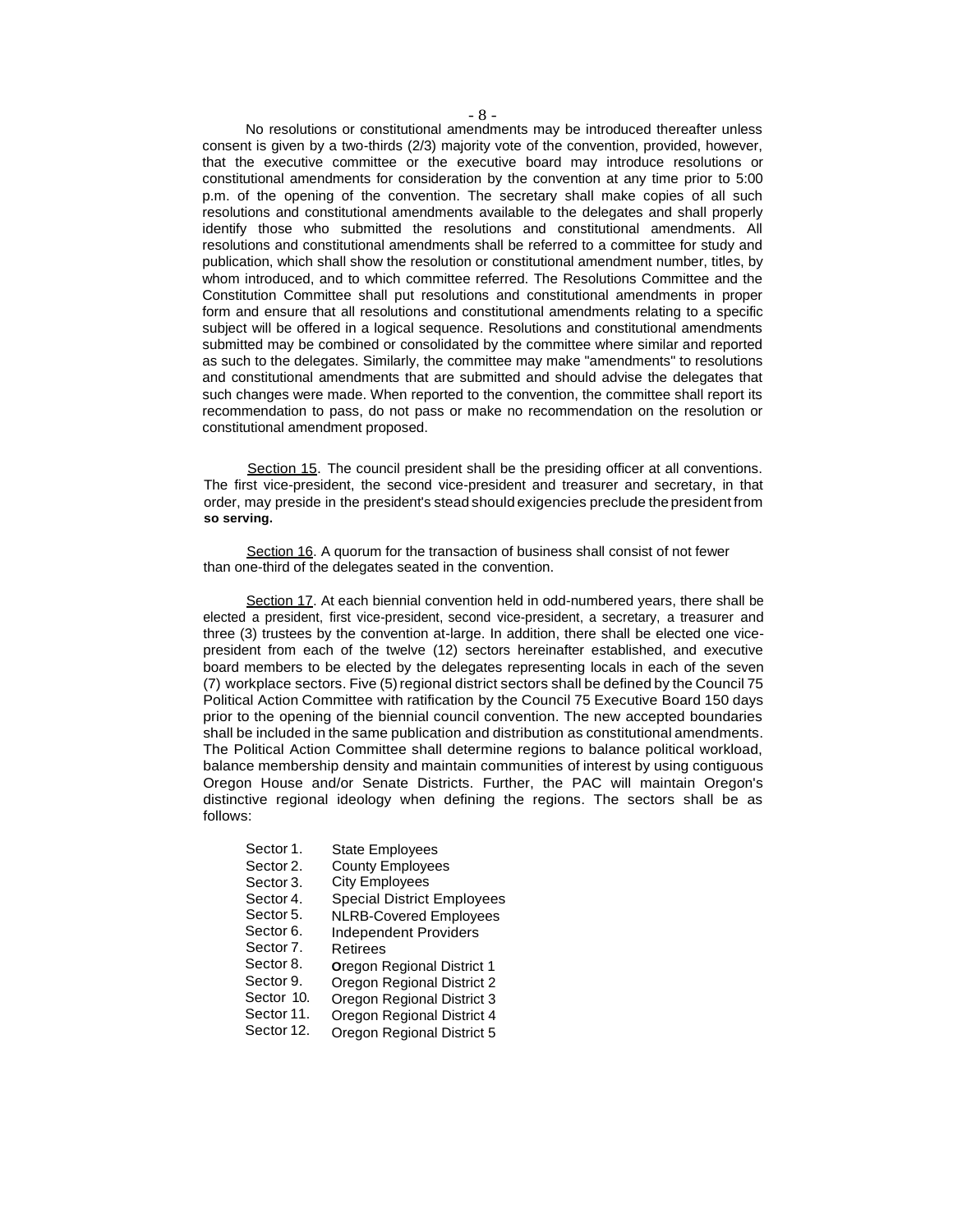Not more than one (1) of the seventeen (17) officers of the executive committee shall be members of any one (1) local.

Section 18. The number of executive board members to be elected will be determined by the following: A workplace sector will be entitled to elect one executive board member for each two hundred (200) members in the sector or a major fraction thereof. However, if a workplace sector has fewer than two hundred (200) members, they will be entitled to one executive board member. Voting in workplace sector elections of sector vice-presidents and executive board members will be by per capita. With the exclusion of the executive committee, no more than two (2) executive board members shall be elected from any one local.

If legislation, ballot measure or court decision reduces, eliminates or invalidates "fairshare" status, the number of board seats to which workplace sectors are entitled shall be reduced as follows at the immediately succeeding regular or special convention: A workplace sector will be entitled to elect one executive board member for each three hundred (300) members in the sector or a major fraction thereof. However, if a workplace sector has fewer than three hundred (300) members, they will be entitled to one executive board member. Voting in workplace sector elections of sector vice-presidents and executive board members will be by per capita. With the exclusion of the executive committee, no more than one (1) executive board member shall be elected from any one local.

Section 19. To be eligible to hold office in a workplace sector, a nominee must be employed within the jurisdiction relevant to the office sought. To be eligible to hold office in a regional district sector, a nominee must be employed or reside within the jurisdiction relevant to the office sought.

Section 20. Two days prior to the final day of the convention, nominations of atlarge officers shall be conducted in open convention; no nominating committee shall be used. Election of at-large officers shall take place the following afternoon session. Any delegate may nominate any eligible member for the office of president, first vice- president, second vice-president, secretary, treasurer and trustees. Sector meetings with delegates for the election of congressional district vice-presidents, workplace sector vice- presidents and executive board members shall be held after the election of at-large officers. Following the nominating procedures, nominees shall be afforded the opportunity to decline and the name of any person so declining shall not appear on the ballot. No person shall be a candidate for more than one (1) office.

Section 21. Regional district sector meetings shall be held after the election of officers for the election of regional district sector vice-presidents. A delegate shall vote only in their own regional district sector, which is the sector within which their local union is headquartered. In order for alocal union to vote their territorial membership for regional district vice-presidentina district away from their local union headquarters, the local union president must notify the Council 75 Secretary in writing thirty (30) days prior to the commencement of the convention as to the number of members residing in such district or districts. The Council 75 Convention Credentials Committee shall determine such inquiries. In no case can any local cast votes in more than one regional district.

Section 22. Workplace sector meetings shall be held after the regional district meetings for the election of workplace sector vice-presidents and executive board members.

A delegate shall vote only for the executive board member or members from the workplace sector in which the membership of that delegate's local union is employed. If a local has members in more than one workplace sector, the votes of the local shall be cast in the workplace sector in which the largest number of members is employed.

In the event of a vacancy of a regional district vice-president, in order for a local union to vote their territorial membership for regional district vice-president in a district away from the regional district in which the local union is headquartered during the interim period, not within the confines of the Council 75 Convention, a local president must notify the Council 75 Secretary in writing thirty (30) days prior to the commencement of the election as to the number of members residing in such district or districts. The number of votes to be cast in the interim election cannot exceed the number of membership whose work location is located within that regional district. The Council 75 Executive Board shall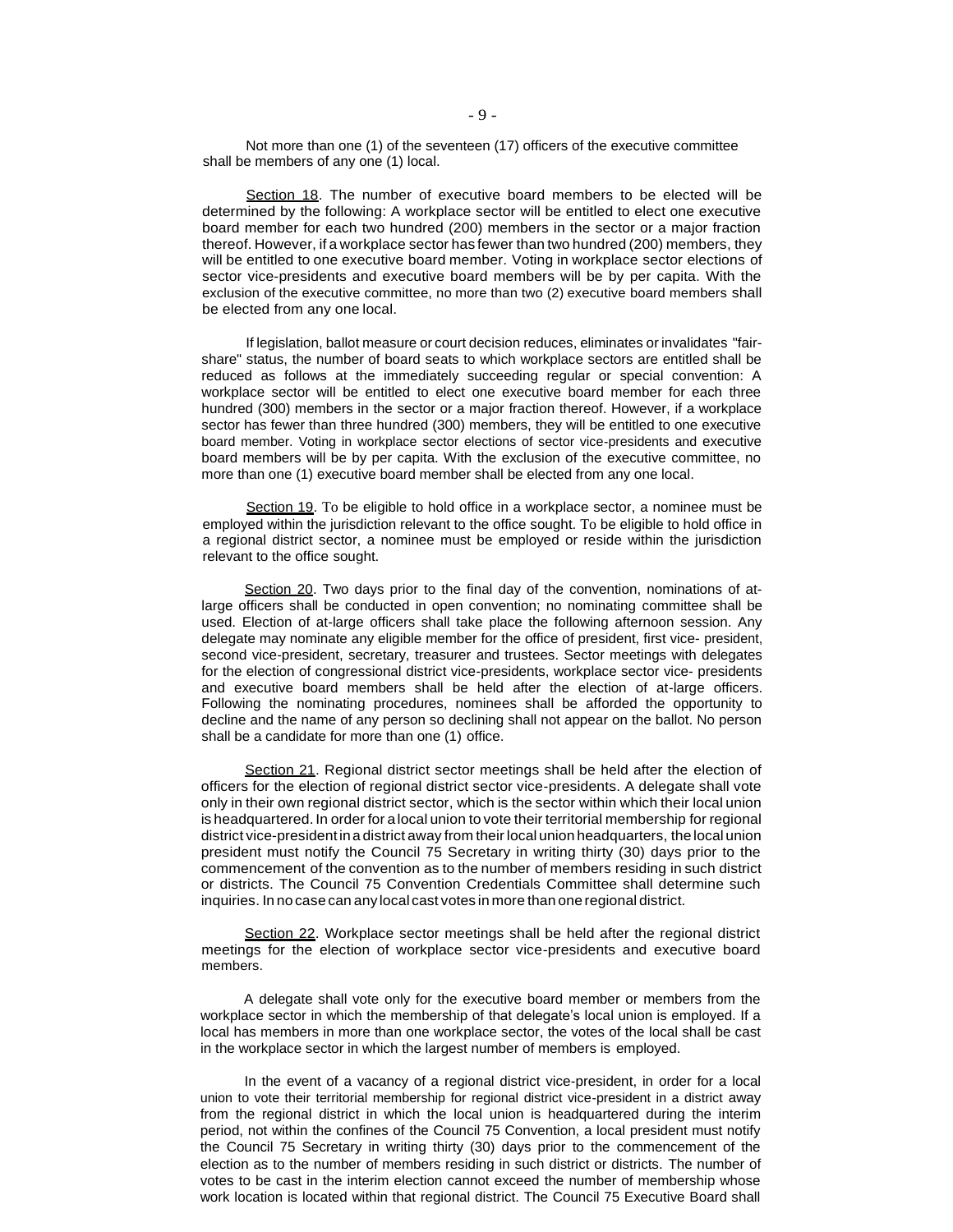- 10 -

determine such inquiries, prior to the commencement of the vote.

Section 23. Any delegate within a sector may nominate any eligible member from within the sector for sector vice-president or executive board.

Section 24. All persons elected during the convention shall take office immediately following the close of the convention in accordance with the International Constitution**.**

Section 25. Within thirty (30) days after receipt of the Oregon AFSCME Council 75 amended constitution, the president and reporting officer of each affiliate local and each executive board member of Oregon AFSCME Council 75 shall be provided with a copy of the amended constitution and all resolutions passed at prior Oregon AFSCME Council 75 conventions.

#### **Article V Executive Committee**

Section 1. The Executive Committee shall be the executive body of the council except when the executive board or convention is in session. As such, the Executive Committee shall be responsible for ensuring the implementation of decisions by the executive board or the convention on governance and policy making. The Executive Committee shall also assist the executive director regarding the business of the council and making time-sensitive decisions between meetings of the executive board and the convention.

Section 2. Minutes of the Executive Committee meetings shall be sent to all executive board members in a timely manner. Decisions by the Executive Committee shall be presented to the executive board at the next meeting of the board.

Section 3. The Executive Committee shall be comprised of seventeen (17) officers: the Council 75 president, first vice-president, second vice-president, secretary, treasurer, the seven workplace sector vice-presidents and the five regional district vicepresidents. Each member of the Executive Committee shall have one vote each per the rules and regulations of Robert's Rules of Order Newly Revised. The executive director and all department directors will be non-voting, advisory members of the Executive Committee. The Executive Committee shall act as part of the executive board when the executive board isin session. The Executive Committee shall establish monthly meetings and shall also meet on call of the president or nine (9) members of the Executive Committee upon minimum notification of seven (7) calendar days to the executive board and providing specific notice regarding the intent of the meeting. The Executive Committee shall be responsible for formation of Oregon AFSCME Council 75 policies upon approval of the executive board. Meetings may be cancelled by a majority vote of the Executive Committee.

Section 4. The president shall perform the following duties:

- A. preside at all council conventions and meetings of the executive board and Executive Committee.
- B. appoint members to all council committees subject to the review and concurrence of the executive board.
- C. be an ex-officio member of all council committees, except as otherwise provided in this constitution.
- D. be authorized to countersign all checks drawn against the funds of the council.
- E. report periodically to the membership regarding the progress and standing of the council and the president's official acts. perform such other duties as may be required by this constitution, the council convention, the executive board or the executive committee or all other duties assigned or described by the Council 75 Policy Manual as approved by the executive board of Council 75.
- F. be the automatic delegate to all conventions at which this council is entitled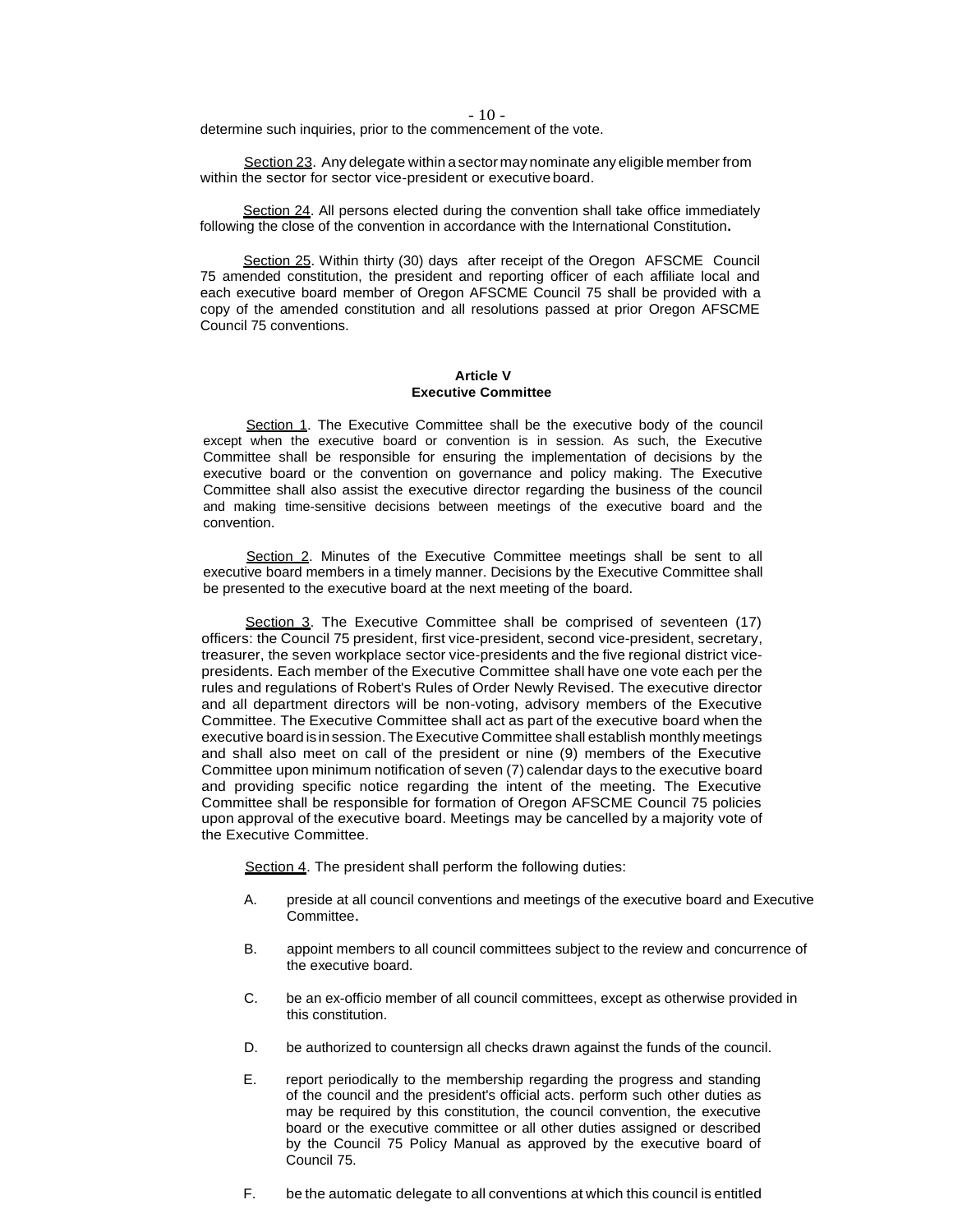- 11 -

to representation. If the president is unable to serve as the council's delegate, the first vice-president, second vice-president, treasurer or secretary, in that order, may serve as the council's delegate.

Section 5. The first vice-president shall perform the following duties:

- A. closely assist the president in the work of thepresident's office.
- B. in the absence or inability of the president to serve, preside at all meetings and perform all duties of thepresident.
- C. be authorized to act as co-signer of checks drawn on the council funds in the event neither the treasurer nor president is available for such action.
- D. perform such other duties as may be required by this constitution, the council convention, the executive board or the Executive Committee or all other duties assigned or described by the Council 75 Policy Manual as approved by the executive board of Council 75.

Section 6. The second vice-president shall perform the following duties:

- A. Closely assist the president and first vice-president in the work of their respective offices.
- B. in the absence or inability of the president or first vice-president to serve, perform said duties of the president or vice president as are required.
- C. perform such other duties as may be provided by action of the convention, executive board or Executive Committee or all other duties assigned or described by the Council 75 Policy Manual as approved by the executive board of Council 75.
- D. chair the Political Action Committee (PAC).

Section 7. The treasurer shall ensure the performance of the following duties:

- A. receipt for all funds of the council.
- B. deposit of all money so received in the name of the council in a bank or banks insured by the Federal Deposit Insurance Corporation selected by the executive board.
- C. assurance that the money so deposited shall be withdrawn only by checks properly signed by the authorized officers of the council via methods acceptable to the International Union and commonly practiced in the financial industry.
- D. disbursement of funds for such purposes as are required by the constitution or are authorized by the convention or executive board.
- E. maintenance of an accurate record of receipts and disbursements of the council and presentation to the Council Executive Committee and Executive Board, as well as to any affiliated local upon request, a statement of financial position including any operating statement of the financial transactions of the council at intervals not greater than quarterly per any fiscal year.
- F. assurance that all financial records and transactions comply with generally accepted accounting principles except where there is conflict with the International Financial Standards Code.
- G. submission of all fiscal documents and other reports to the Auditing Committee upon request.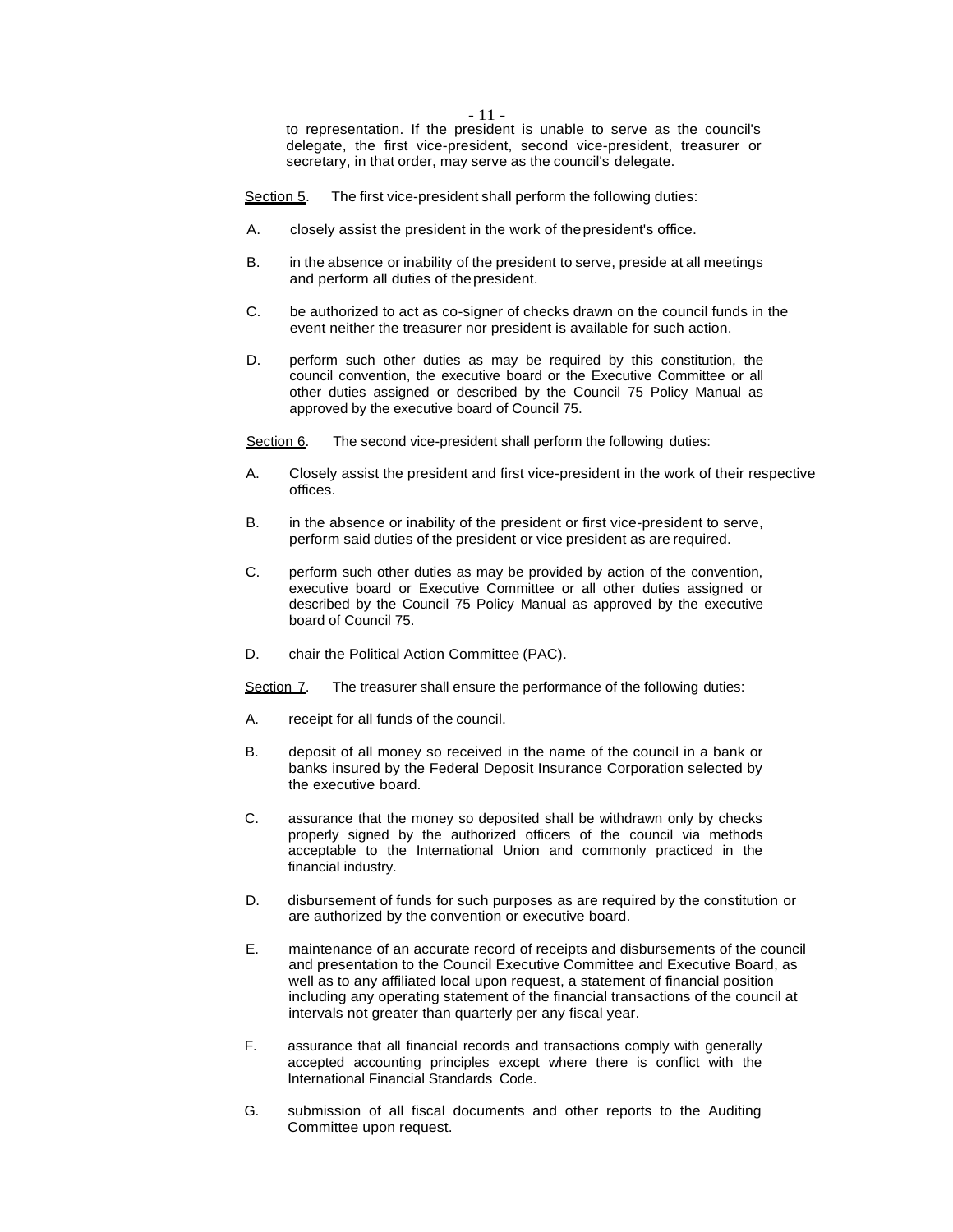- H. payment of the required per capita tax and submission of monthly membership reports to the International Union.
- I. proper custodianship of all properties of the council.
- J. other duties as may be required by the International Constitution or convention, this constitution, the council convention, the executive board or the Executive Committee or all other duties assigned or described by the Council 75 Policy Manual as approved by the executive board of Council 75.

Section 8. The secretary shall perform the following duties:

- A. keep a record of the proceedings of all conventions and meetings of the executive board and Executive Committee.
- B. ensure that the minutes of the above meetings are sent to the appropriate bodies in a timely manner.
- C. carry on the official correspondence of the council except as the executive board may direct otherwise.
- D. perform such other duties as may be provided in this constitution or by the actions of the convention, executive board or Executive Committee or all other duties assigned or described by the Council 75 Policy Manual as approved by the executive board of Council 75.

Section 9. The sector vice-presidents shall perform such duties as may be provided by action of the convention, executive board or executive committee or all other duties assigned or described by the Council 75 Policy Manual as approved by the executive board of Council 75. Such duties shall include, but are not necessarily limited to:

- A. attending all executive board meetings.
- B. bringing to the attention of Executive Committee and the executive board the specific needs of their respective sectors.
- C. meeting prior to each executive board meeting with the representatives of their respective sectors.
- D. disseminating information from meetings to local presidents within their respective sectors.
- E. recruiting members to serve in vacant executive board seats within their respective sectors.

Section 10. The regional district vice-presidents shall perform such duties as may be provided by action of the convention, executive board or Executive Committee or all other duties assigned or described by the Council 75 Policy Manual as approved by the executive board or Council 75. Such duties shall include, but are not necessarily limited to:

- A. attending all executive board meetings.
- B. bringing to the attention of the PAC and the executive board the specific political issues of their respective regional districts.
- C. disseminating information from Council 75 PAC meetings to local presidents and/or local PACs within their respective regional districts.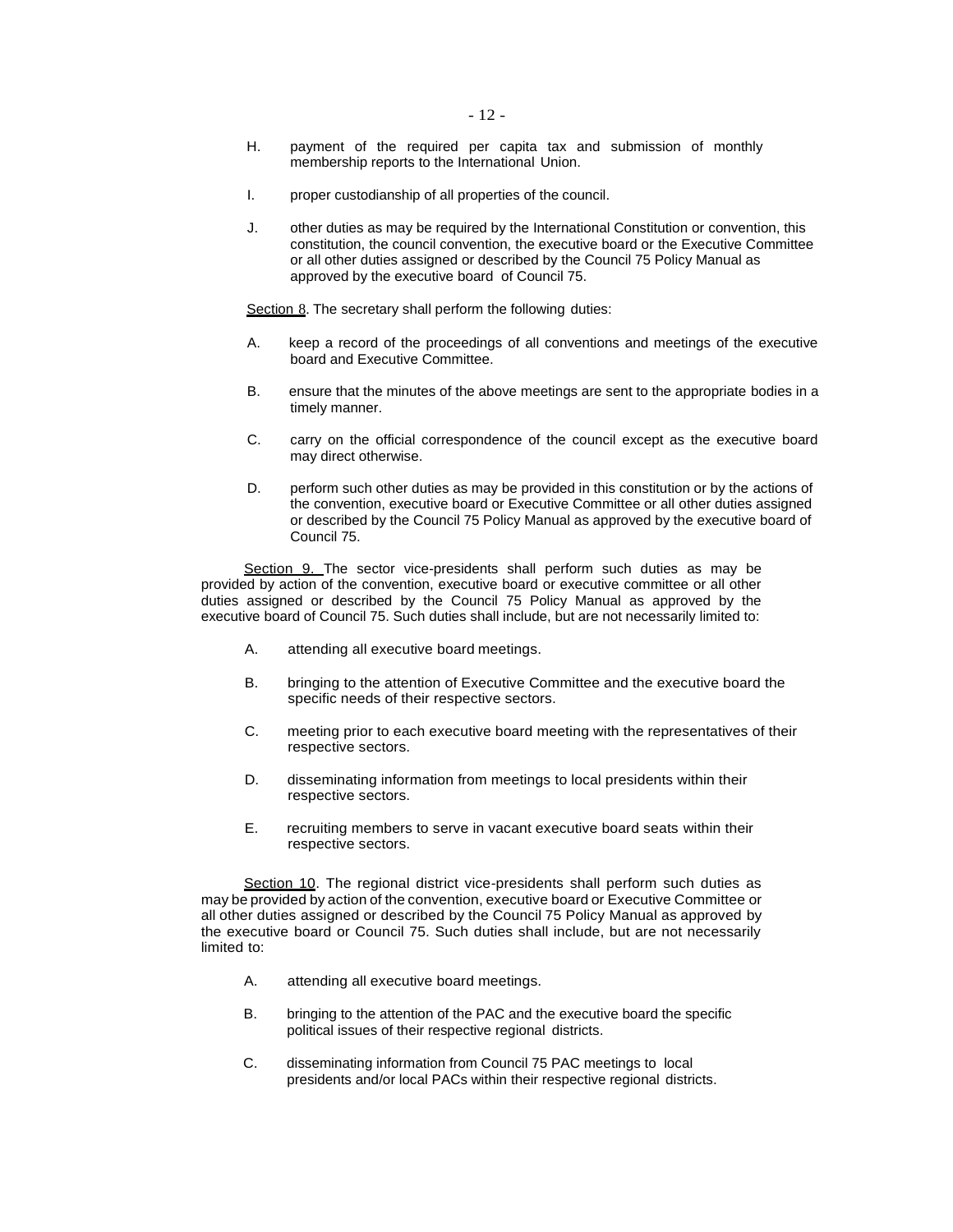- D. coordination ofcandidate interviews as appropriate for each Oregon House of Representatives and Senate district within their respective regional districts, and the presentation of the endorsement recommendations from their respective regional districts to the Council 75 PAC.
- E. assisting the second vice-president (PAC Chair) in the coordination of the PAC.
- F. recruiting members to serve in vacant PAC seats within their respective regional districts.

## **Article VI Executive Board**

Section 1. The executive board shall be the governing body of the council except when the convention is in session. The executive board shall possess all the powers of the convention except to amend this constitution. All matters affecting the policies, aims and means of accomplishing the purposes of the council not specifically provided for in this constitution or by the action of the convention shall be decided by the executive board.

Section 2. The executive board shall:

- A. meet not less than three (3) times yearly at a time and place fixed by the executive board. Special meetings will be held at the call of the president or of a majority of the members of the board.
- B. transact business of the executive board based upon a majority of members of such board being present to constitute a quorum.
- C. fill any vacant board position or replace in office any executive board member who has resigned or experienced any change in eligibility; e.g., is not present at three (3) consecutive meetings unless excused by the president; been promoted out of the bargaining unit; terminated their employment. Vacancies in office shall be filled for the remainder of the unexpired term by vote of the executive board. When a vacancy occurs, all locals in that sector shall be notified of the vacancy. Candidates for the vacant positions must be from the appropriate sector.
- **D.** replace in office any executive committee member, whose office becomes vacant, for the remainder of the unexpired term, by vote of the executive board. If a vacancy occurs between meetings of the executive board, the Executive Committee shall have the authority to appoint a member of the executive board to fill the position on an interim basis, for a period of no greater than ninety (90) days. When a vacancy occurs all locals in the council, or the involved sector for sector vice-presidents, shall be notified of the vacancy. Candidates for vacant sector vice-president positions must be from the appropriate sector, and shall be elected by members of the executive board from that sector.

## **Article VII Auditing Committee**

Section 1. The Auditing Committee of Council 75 shall consist of three (3) trustees.

- A. at each convention trustees shall be elected to serve for a term of two years. Trustees shall possess the same qualifications for office as are set forth for executive board officers. The chair will be selected by the trustees.
- B. the Auditing Committee shall meet prior to each executive board meeting to review monthly financial reports and shall make a report to the executive board on the financial condition of the council along with recommendations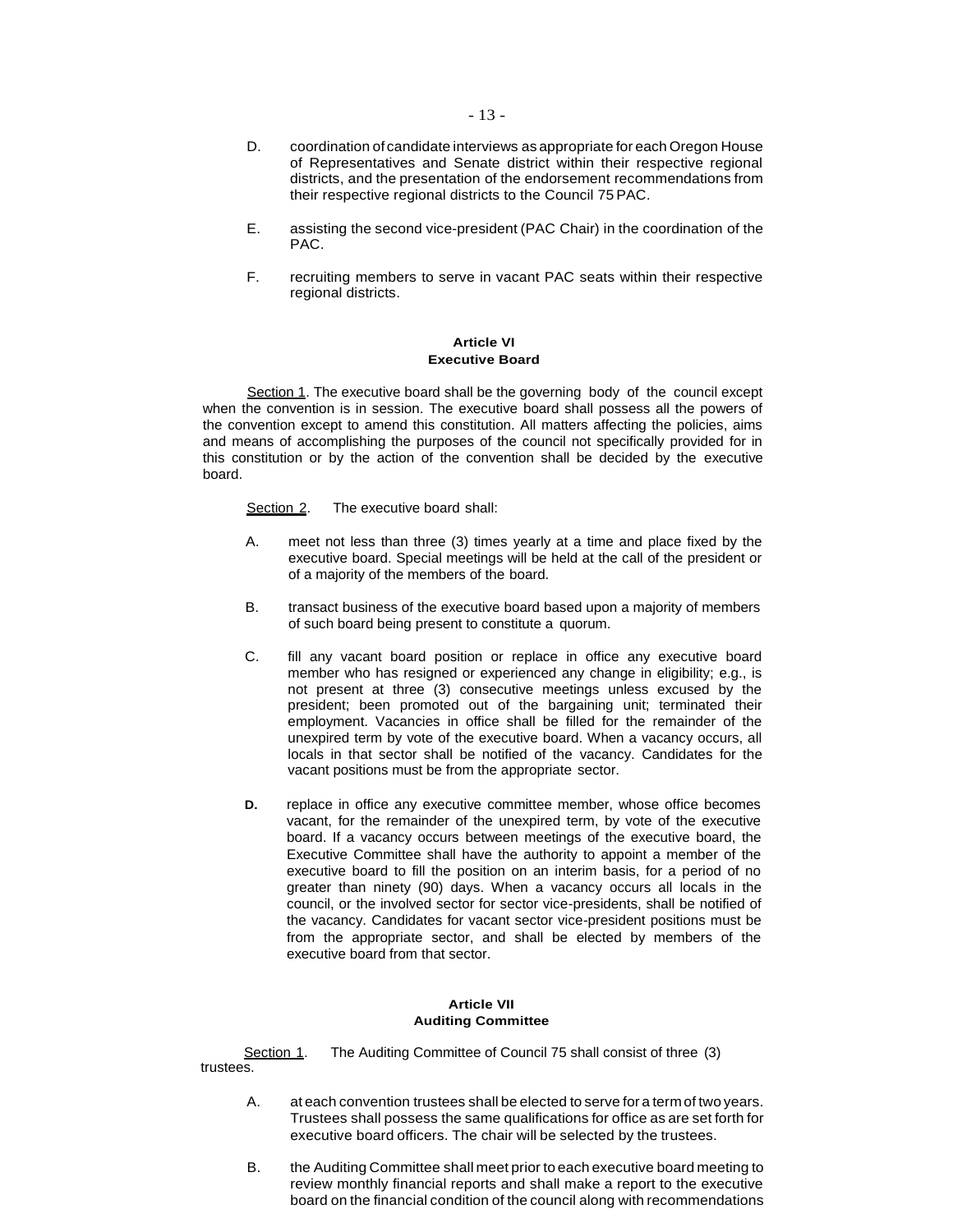they feel appropriate.

- C. the Auditing Committee shall be responsible for insuring there is at least annually an independent professional audit of the finances of the council, including the finances concerning any health and welfare, pension, insurance or other benefit programs covering employees of the council and that such audit is forwarded to the executive board.
- **D.** in conducting any audit the Auditing Committee shall have the authority, without the necessity of prior approval of the executive board, to employ independent professional assistance.
- **E.** the Auditing Committee shall also examine the financial records and C.P.A. report prior to the convention and report their findings and recommendations to the convention**.**
- F. the financial books, accounts and other records of the affiliated locals shall be open to inspection at any time by representatives of the Council 75 president, treasurer, or trustees.

additionally, an audit of a local's financial books, accounts and other records may be requested in writing, by any member or officer of that affiliated local. The member or officer must be in good standing with both their local and Council 75.

annually, Oregon AFSCME Council 75 shall conduct a random audit of up to 15% of the member locals. Locals that have been audited by the International in that calendar year may use the audit to satisfy this requirement.

audits shall be conducted in accordance with the AFSCME International Financial Standards Code and generally accepted accounting, administrative and management principles.

upon completion of the audit, the council shall issue a report to the requester and all Executive Board members of the local regarding the findings of the audit. This report will advise the affiliated local of any deficiencies or improprieties found, any actions required to remedy such deficiencies or improprieties and any recommended actions to improve the financial practices of the affiliated local.

should the affiliated local fail to provide access to financial books, accounts, or other records within a reasonable time as determine by Council 75, the council will refer the matter to the International for adjudication.

Section 2. Vacancies in office shall be filled for the remainder of the unexpired term by vote of the executive board.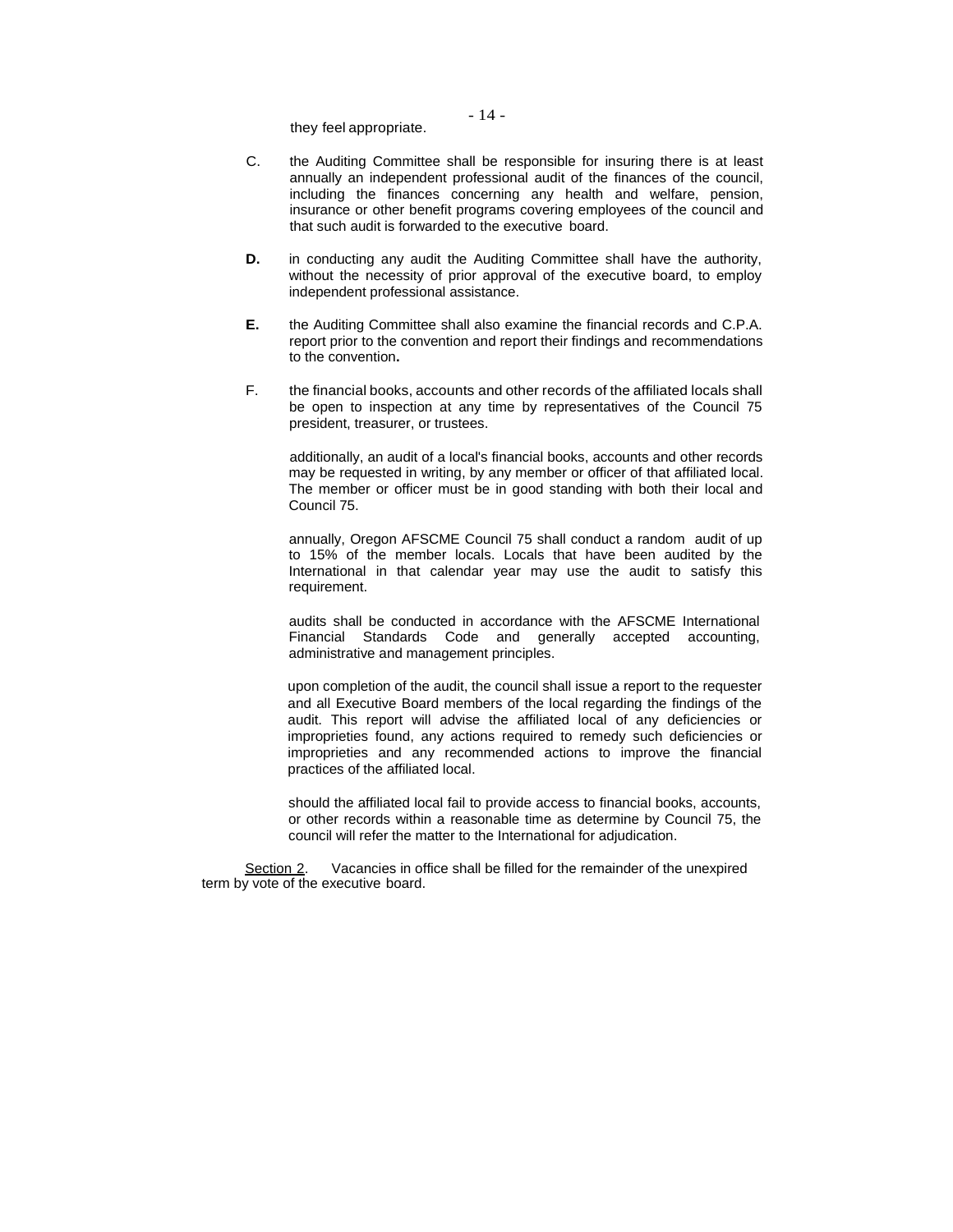## **Article VIII Executive Director**

Section 1. The executive director shall be employed by the executive board and shall serve at the pleasure of the board.

The executive director shall be the council's administrative and executive officer, and shall devote full time work status to the council. The duties of this office shall include the following:

- A. the executive director shall be the chief executive and administrative officer of the council and shall conduct the affairs of the council in accordance with this constitution and the constitution of the International Union, and in accordance with the policy decisions of the convention and the Council Executive Board. The executive director shall, with the approval of the executive board, procure suitable offices for the transaction of the council business. The executive director shall, under the policies established by the executive board, employ, terminate, fix the compensation and expenses, and direct the activities of such office and professional staff and representatives as are required to carry out effectively the functions of this council. The executive director shall, with the approval of the executive board, engage such technical and professional services, including legal counsel and auditing services as may be required. The executive director shall report regularly to the Council Executive Board on all official actions taken. The executive director shall also be authorized to act as signer on checks drawn on Council 75 accounts in the event either the president or treasurer is unavailable for such action.
- B. in advance of each fiscal year, shall submit to the executive board a proposed budget for the coming year, setting forth the anticipated income and the source thereof and the anticipated expenditures and their purposes. The proposed budget shall be subject to the revisions and approval by the executive board and made a part of the monthly treasurer's report.
- C. serve as a non-voting member of the executive board.
- D. perform all other duties assigned to this office by the convention, executive board and executive committee.

### **Article IX Miscellaneous Provisions**

Section 1. This council shall at all times be subject to the provisions of the constitution of the American Federation of State, County and Municipal Employees, AFL-CIO.

Section 2. Except to the extent specified in this constitution, no officer or employee of the council shall have the power to act as an agent for or otherwise bind the council except to that extent specifically authorized in writing by either the council convention or the executive board.

Section 3. The rules contained in the current edition of Robert's Rules of Order Newly Revised shall govern this council in all cases to which they are applicable and in which they are not inconsistent with this constitution and special rules of this council or of the American Federation of State, County and Municipal Employees.

Section 4. All judicial procedures shall be conducted in accordance with Article X of the International Constitution. A judicial board will be established.

## - 15 -